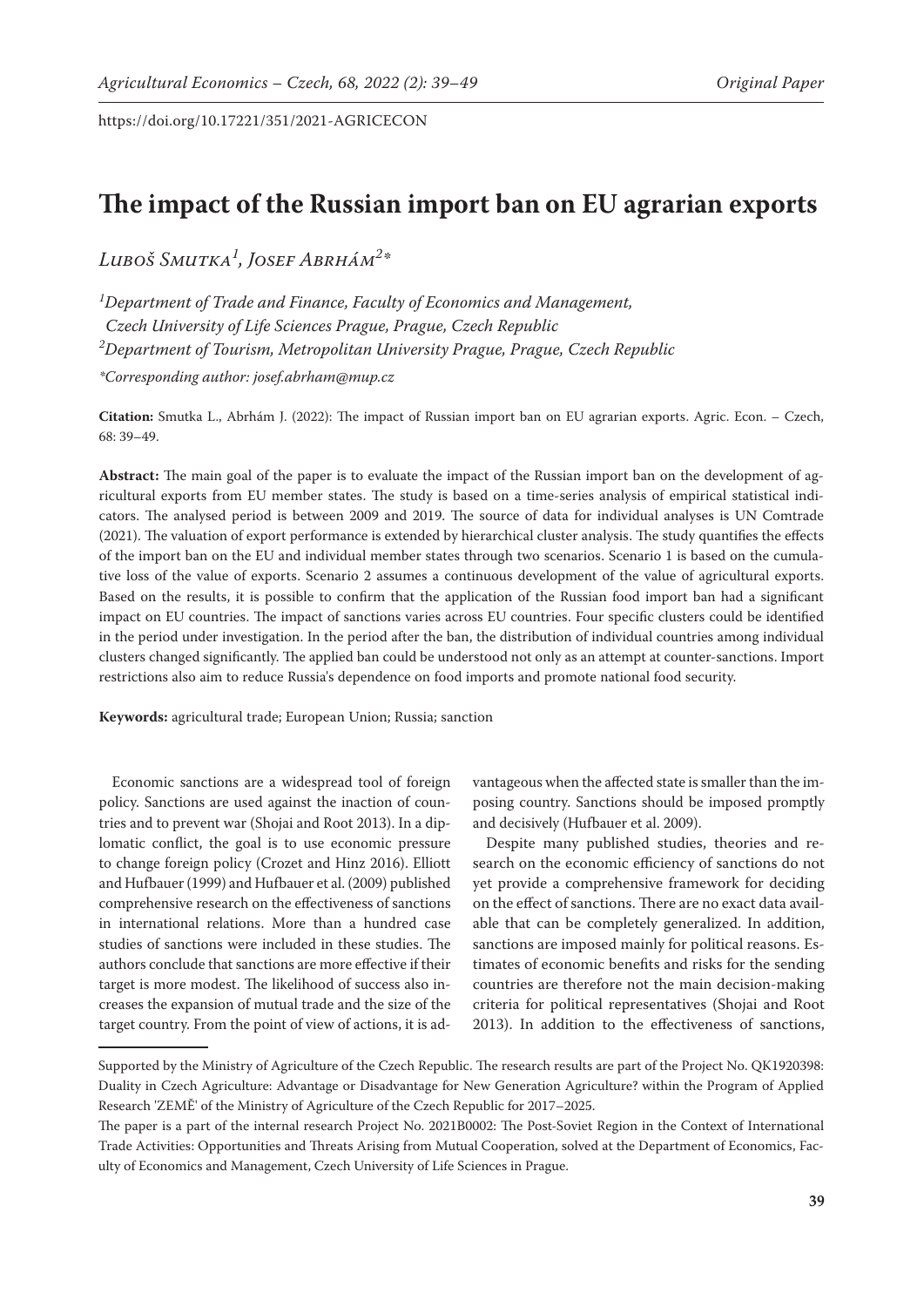it is important to consider social aspects as well. According to Neuenkirch and Neumeier (2016), longterm economic sanctions contribute to an increase in income disparities and poverty in target countries.

EU-Russia relations after 2014 are a classic example of the impact of economic sanctions on international trade. The conflict in Ukraine affected political relations and, subsequently, international trade. The USA, EU member states, Japan, Australia, Canada, Norway, and a few other countries have adopted sanctions towards Russia. In response to these sanctions, the Russian government imposed (after a decree and authorization from the president) an annual import ban on agricultural products, raw materials, and food from Australia, Canada, Norway, the USA, and the EU (Smutka et al. 2016). The list of banned products includes beef, pork, poultry, fruits, vegetables, fish, seafood, cheese, milk, and other products. Russia changed the list of banned products continuously in subsequent years. For example, items that could not replace similar products produced in Russia were excluded in the first years after the ban. Such products included, in particular, dietary supplements, vitamins, minerals, and protein concentrates. At present, the ban is valid until the end of 2021.

A series of research papers have focused directly on assessing the impact of sanctions on the economies and trade of Russia and the member states of the European Union. The authors' methodological approaches and impact estimates are different. Crozet and Hinz (2016) estimate the effects of sanctions and countersanctions on trade between the Russian Federation and 37 countries in 2014 and 2015 based on the Poisson model. The authors conclude that most trade losses in European countries are not directly related to Russian counter-sanctions. Statistical analysis confirmed that products outside the sanctions are more responsible. Therefore, sanctions from the international community have affected domestic companies trading in Russian goods (Crozet and Hinz 2016). Based on the gravity model, Skvarciany et al. (2020) estimate the total loss of exports of European Union countries to Russia at more than USD 226 billion. The research period was 2014–2018. Sultonov (2020) concluded that economic sanctions had a long-term negative effect on yields and exchange rate fluctuations. Fedoseeva and Herrmann (2019) argue that the import ban limited German agricultural and food exports but was not the main cause. Therefore, a simple elimination of the ban will not be enough to resume trade at the level before Russia imposed the ban. Negative effects on trade between the European Union and Russia are also re-

ported in other studies (Dreger et al. 2016; Golikova and Kuznetsov 2016; Tyll et al. 2018).

Kontsevaya and Smutka (2020) identified two factors influencing the trade flow between Russia and the European Union. With a smaller geographical distance and a more significant economic scale, the impacts on EU countries were greater. The cluster analysis revealed the impact of sanctions on absolutely all groups of agricultural products imported into Russia. Products that are not sanctioned were also affected (Kontsevaya and Smutka 2020). To evaluate the short-term impact of restrictions on imports of agri-food products into Russia, Boulanger et al. (2016) used the CGE model (the specific factor computable general equilibrium model). The study results show that Russia achieves the highest decline in revenue, while the EU compensates part of its trade losses by expanding exports to other markets (Boulanger et al. 2016). The effects of economic sanctions on the development of trade between Russia and China are confirmed in other research papers (Charap et al. 2017; Bradshaw and Waterworth 2020). Ankudinov et al. (2017) report higher risks for the Russian economy in terms of oil price volatility and stock indices after the introduction of sanctions.

The main goal of the paper is to evaluate the impact of the Russian import ban on the development of agricultural exports from EU member states. The study is based on the time series analysis of empirical statistical indicators. The evaluation of export performance is extended by hierarchical cluster analysis, which is based on Ward's method. Cluster analysis creates groups of export countries with similar characteristics.

### **MATERIAL AND METHODS**

The Harmonized System (HS) is applied to analyse the effects of restrictions applied to the agricultural trade of EU countries by the Government of the Russian Federation. Agrarian aggregations are represented by HS01 to HS24. Table 1 illustrates the list of commodity aggregations analysed.

The analysed period is between 2009 and 2019. The source of data for individual analyses are UN Comtrade (2021) and FAOSTAT (2021). The analysis itself is processed in USD at current prices.

Items under the analyses are divided into two groups.

- *i*) Aggregations affected by applied import ban: H3-01, H3-02, H3-03, H3-04, H3-07, H3-08, H3-15, H3-16, H3-19, H3-21.
- *ii*) Aggregations not affected by applied import ban: H3-05, H3-06, H3-09, H3-10, H3-11, H3-12, H3-13, H3-14, H3-17, H3-18, H3-20, H3-22, H3-23, H3-24.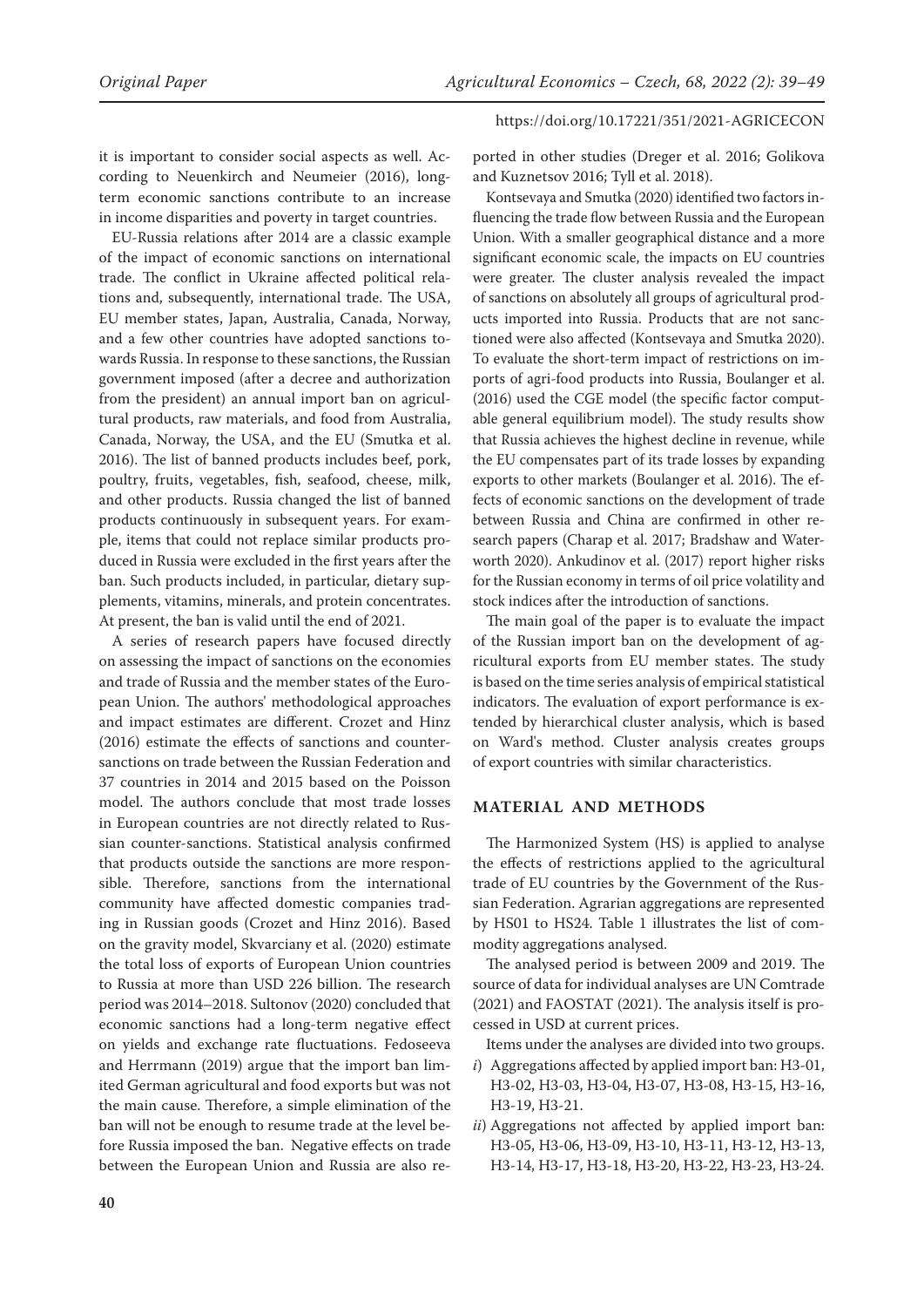The next step is to perform a cluster analysis. Cluster analysis is a powerful tool for analysing multidimensional survey data. Its aim is to identify groups of similar objects according to selected variables (Šulc and Řezanková 2019). The cluster analysis aims to divide the 28 EU states into individual clusters on the basis of common features in relation to their foreign trade activities towards Russia in 2009 and 2013, (i.e. before the ban was applied) and then in 2015 (immediately after Russia imposed agri-food import ban in relation to the EU countries) and then in 2019 (the last available data). The aim is to identify changes in the territorial structure of agricultural trade of EU countries in relation to Russia and to identify countries according to the degree of impact of the applied sanctions.

Table 1. Harmonized system – Agrarian trade aggregations

| HS code          | Commodity                                                                       |
|------------------|---------------------------------------------------------------------------------|
| <b>HS01</b>      | live animals                                                                    |
| HS02             | meat and offal                                                                  |
| HS03             | fish, crustaceans, molluscs, and other<br>aquatic invertebrates                 |
| HS04             | milk, dairy products, eggs, and honey                                           |
| <b>HS05</b>      | products of animal origin, not elsewhere<br>specified or included               |
| HS06             | live plants and floricultural products                                          |
| HS07             | vegetables, plants, tubers, edible roots                                        |
| H <sub>SO8</sub> | fruits, nuts, edible peels of lemon melons                                      |
| HS09             | coffee, tea, mate, and spices                                                   |
| <b>HS10</b>      | cereals                                                                         |
| <b>HS11</b>      | mill products, malt, starches, inulin,<br>wheat gluten                          |
| <b>HS12</b>      | seeds, fruits of plants medicinal industry<br>straw etc.                        |
| <b>HS13</b>      | shellac, gums, resins, other juices,<br>and vegetable extracts                  |
| <b>HS14</b>      | vegetable plaiting materials<br>and other vegetable products                    |
| <b>HS15</b>      | animal and vegetable fats and oils                                              |
| HS16             | preparations of meat, of fish,<br>of crustaceans or other aquatic invertebrates |
| HS17             | sugar and confectionery                                                         |
| HS18             | cocoa and cocoa preparations                                                    |
| <b>HS19</b>      | cereal preparations                                                             |
| <b>HS20</b>      | preparations of vegetables, fruits, nuts                                        |
| HS21             | various food preparations                                                       |
| <b>HS22</b>      | drinks, spirits, and vinegar                                                    |
| <b>HS23</b>      | residues and waste from the food industries, feed                               |
| <b>HS24</b>      | tobacco and tobacco products                                                    |

Source: CZSO (2021)

Cluster analysis is chosen due to the need to analyze the information contained in the monitored variables, and we do not know its division into individual clusters. In this respect, clusters capture the similarity of objects that are part of one group on the one hand and the dissimilarity of objects belonging to different categories on the other. Variables are first transformed using a *z*-score (Milligan and Cooper 1988). The *z*-score represents the deviation of a given variable from the mean (Elefteriades 2016). The processed article uses a hierarchical analysis of clusters with agglomeration clustering and Ward's method, also called the method of square increments (Ward 1963). The graphical representation is also used for multidimensional scaling. The distribution of particular variables is based on the similarity between the individual objects of research (Chen et al. 2008).

The final part of the article analyses the degree of impact of the applied sanctions on agricultural exports of individual EU member states in relation to Russia. Agrarian trade is divided into two groups of segments, i.e*.* aggregations affected by the applied sanctions and then aggregations that were not affected by these sanctions. In this respect, the analysis is prepared with an emphasis on both groups of agricultural exports. It is possible to identify the effects of deteriorating mutual trade relations at the level of directly affected commodity aggregations and also at the level of those not involved under the import ban. The impacts associated with the development of agrarian trade during the last ten years in relation to the EU and its members have been quantified through two scenarios. Scenario 1 is based on the cumulative loss of the value of exports in 2014–2019, assuming that agricultural exports would remain at the level of 2013 (i.e. the last year before the application of sanctions). Scenario 2 is based on the assumption of continuous development of the value of agricultural exports, i.e. the average year-on-year growth of exports in 2008 to 2013 is calculated. Subsequently, the development of the value of agricultural trade in 2014 to 2019 is calculated adjusted by this value.

# **RESULTS AND DISCUSSION**

The analysis of statistical data confirmed that the applied ban on agricultural products significantly affected the performance of mutual trade between Russia and the European Union during the 2014–2009 period.

Tables 2–4 provide an overview of EU-Russian agricultural trade between 2009 and 2019. The year 2014 must be understood as a specific one as the trade ban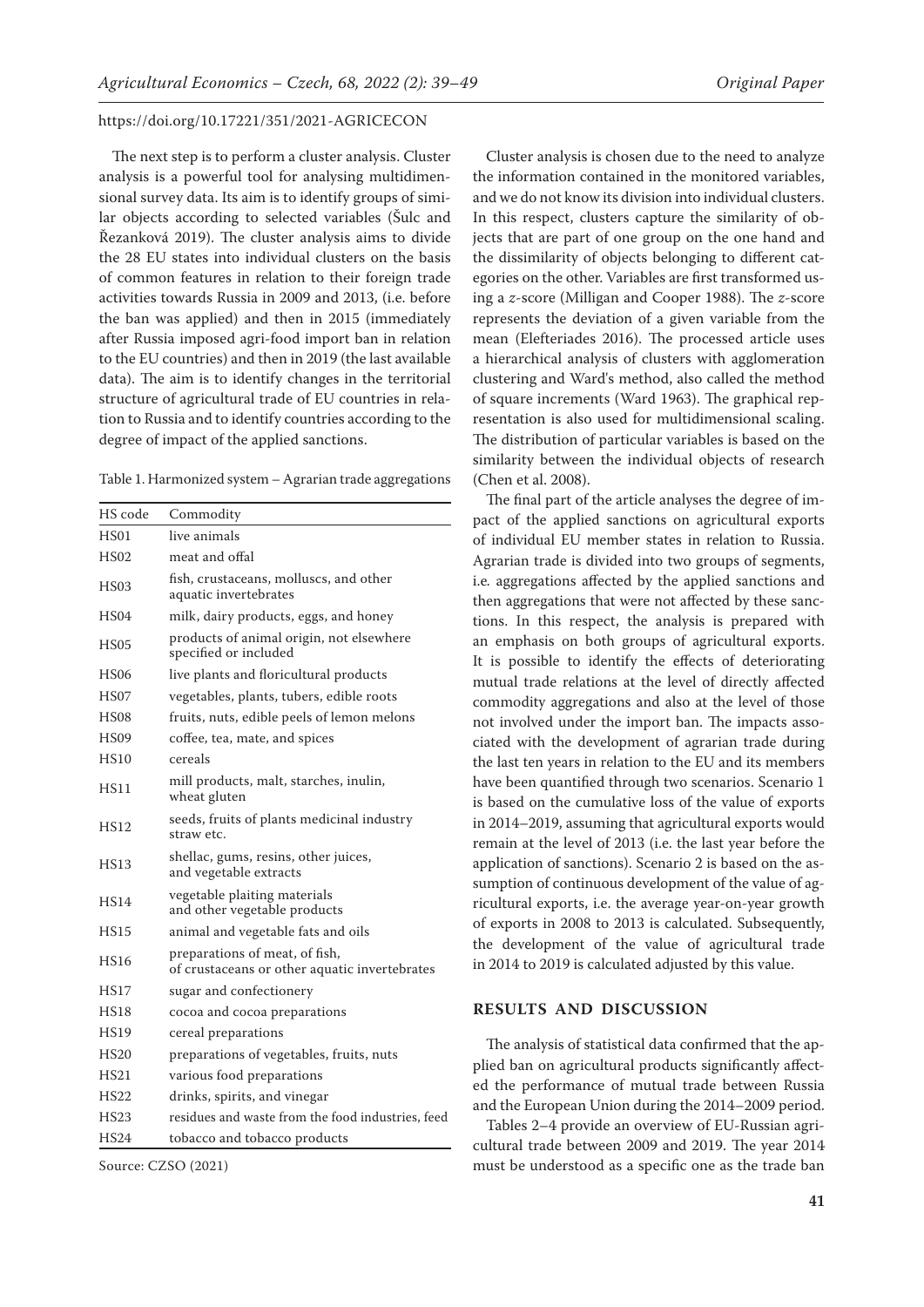| )<br>)<br>)<br>)<br>)<br>שנים בי <b>נו</b><br>í |
|-------------------------------------------------|
|                                                 |
| Table 2. EU-Russian agrarian trade aggregations |
|                                                 |
|                                                 |
| ١                                               |
|                                                 |
|                                                 |
|                                                 |
|                                                 |
|                                                 |
|                                                 |
|                                                 |
|                                                 |
|                                                 |
| 42                                              |

|               | $2009 - 2013$                              | σ<br>2009-201   | 2015-2019         | 2013 vs. 2015  | 2013 vs. 2019 | 2013 vs. 2015 | 2013 vs. 2019 |
|---------------|--------------------------------------------|-----------------|-------------------|----------------|---------------|---------------|---------------|
|               |                                            |                 | (USD)             |                |               | $(\%)$        |               |
| EU28 turnover | 76 085 557 996                             | 135 427 170 420 | 45081343852       | $-10068633498$ | $-7993421362$ | 44.12         | 55.63         |
| Export        | 66 118 732 117                             | 111 588 614 260 | 33611667668       | $-9553108734$  | $-8063728566$ | 38.16         | 47.80         |
| Import        | 9 966 825 879                              | ଌ<br>23838556   | 11 469 676 184    | $-515524764$   | 70 307 204    | 79.93         | .02.4         |
| EU28 balance  | $-56$ 151 906 238                          | $-87750058100$  | $-22$ 141 991 484 | 9037583970     | 8134035770    | 29.83         | 36.85         |
|               | Source: UN Comtrade (2021), own processing |                 |                   |                |               |               |               |

Table 3. EU-Russian agrarian trade aggregations affected by applied import ban - Selected characteristics Table 3. EU-Russian agrarian trade aggregations affected by applied import ban – Selected characteristics

|               | 2009-2013                                  | σ<br>2009-201     | 2015-2019   | 2013 vs. 2015 | 2013 vs. 2019 | 2013 vs. 2015 | 2013 vs. 2019 |
|---------------|--------------------------------------------|-------------------|-------------|---------------|---------------|---------------|---------------|
|               |                                            |                   | (USD)       |               |               |               |               |
| .U28 turnover | 46 176 685 856                             | 949<br>68 269 381 | 15195170707 | $-8042864976$ | $-7258450852$ | 25.06         | 32.37         |
| Export        | 41 158 017 726                             | 57 778 490 545    | 10501653242 | -7602821768   | $-7216167227$ | 20.24         | 24.29         |
| mport         | 5018668130                                 | 104 168 065 01    | 4693517465  | $-440043208$  | $-42283625$   | 63.37         | 96.48         |
| U28 balance   | 36 139 349 596                             | 141<br>47 287 599 | 5808135777  | $-7162778560$ | $-7173883602$ | 14.02         | 13.88         |
|               | Source: UN Comtrade (2021), own processing |                   |             |               |               |               |               |

Table 4. EU-Russian agrarian trade aggregations not listed under the applied import ban - Selected characteristics Table 4. EU-Russian agrarian trade aggregations not listed under the applied import ban – Selected characteristics

|               | $2009 - 2013$     | σ<br>2009-201          | 2015-2019      | 2013 vs. 2015 | 2013 vs. 2019  | 2013 vs. 2015 | 2013 vs. 2019 |
|---------------|-------------------|------------------------|----------------|---------------|----------------|---------------|---------------|
|               |                   |                        | (USD)          |               |                | $(\%)$        |               |
| EU28 turnover | 29 908 872 140    | 57<br>67 157 7884      | 29 886 173 145 | $-2025768522$ | $-734970510$   | 72.19         | 89.91         |
| Export        | 24 960 714 391    | 715<br>7<br>53 810 123 | 23110014426    | $-1950286966$ | $-847561339$   | 67.04         | 85.68         |
| mport         | 4 948 157 749     | 756<br>13347664        | 6776158719     | $-75481556$   | 112590829      | 94.48         | 108.23        |
| U28 balance   | 20 012 556 642    | 959<br>40 462 458 9    | 16333855707    | $-1874805410$ | $-960$ 152 168 | 58.79         | 78.89         |
|               | シュリス しょうしょう しょうしゃ |                        |                |               |                |               |               |

Source: UN Comtrade (2021), own processing Source: UN Comtrade (2021), own processing

 $\overline{1}$ 

https://doi.org/10.17221/351/2021-AGRICECON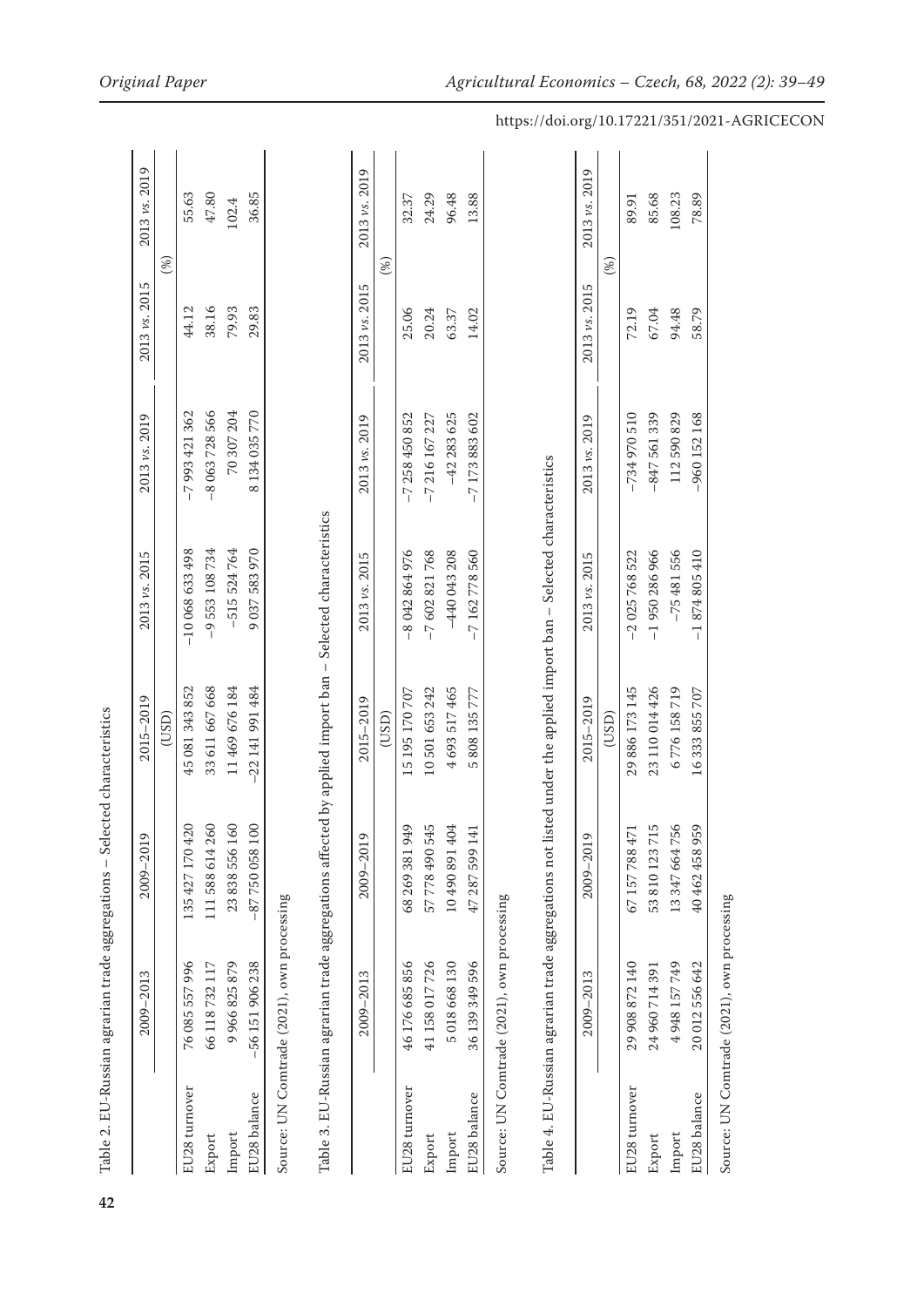was applied in August 2014. The most significant impact of the applied ban could be demonstrated as the comparison between 2013 and 2015 (for details, see Table 3). Between 2013 and 2015, the value of mutual agri-food trade turnover reduced by 46%. The value of the EU's exports decreased by 62% and Russian exports by 20% (the EU did not apply any sanction for food imports from Russia).

The applied ban affected majority of trade items, but as the most affected we could consider the following: HS02 (–99.3%), HS03 (–77%), HS04 (–88%), HS07 (–92.5%), HS08 (–93.5%), HS15 (–40%), HS16 (–87%), HS21 (–50%). Those commodity groups suffered export value reduction in cumulative value about USD 7 billion (i.e. 80% of the total value of exports reduction). The most affected commodity groups are those directly involved under the applied ban. Those trade items performance is demonstrated in Table 3. In the period before the ban (2009–2013), those items represented about 62% of EU export value. Later on, their share reduced to about 31%. Their export value decreased from USD 41 billion to only USD 10.5 billion in period 2015–2019. Only between 2013 and 2015, the value of commodity aggregates involved touched by ban list reduced from USD 9.5 billion to less than USD 2 billion. The only aggregates that did not suffer because of the applied ban are HS01 and HS15.

Based on available data, it is possible to highlight the following statement. The applied ban affected not only trade in products directly involved in the ban list. Also, many other items (not included in the ban list) suffered because of massive trade value reduction (for details, see Table 4). The result of the applied ban is not only the significant mutual trade reduction. As another important result of the applied ban is the significant trade balance reduction. EU agri-food trade surplus reduced from USD 12.88 billion in 2013 to less than USD 4 billion in 2015. Later on, the value of trade surplus again increased but only up to USD 4.7 billion in 2019. While in period 2009–2013, the value of cumulative EU trade surplus reached about USD 56 billion, in period 2015–2019, the cumulative surplus value reached only USD 22 billion.

The impact of the applied ban is different country by country. The processed cluster analyses' results distributed individual EU countries into several groups. Four specific clusters could be identified in the period under the investigation. While 2009 and 2013 data are relatively homogenous and only marginal changes exist. In the period after the ban, the distribution of individual countries among individual clusters changed significantly. Changes are better demonstrated through Figure 1 and its four quadrants. It is more than evident that individual countries could be divided into three basic categories: not-affected (Czechia, Romania, Slovenia, Bulgaria), marginally affected (Malta, Croatia, Portugal, Sweden, Luxemburg, Slovakia, Cyprus, United Kingdom and Austria), significantly affected (Hungary, Latvia, Greece, Italy, Ireland, Estonia, Belgium and Spain) and heavily affected (Lithuania, Poland, Germany, the Netherlands, Denmark, France and Finland).

The real impact of applied sanctions on individual EU countries' agri-food exports performance illustrates Table 5. There are two different scenarios calculated to demonstrate the impact of applied Russian food import ban on the EU and its member countries. The first scenario calculates the final value of losses as the difference between individual years (2015–2019) trade performance and trade performance in 2013. The second scenario is calculated as the difference between the theoretical value of exports (the base year 2013) multiplied by the expected growth rate of exports (based on inter-annual growth rate in period 2009–2013) and the real value of EU agrarian exports to Russia in period 2015–2019.

Based on available data, the EU countries lost exports in a cumulative value of about USD 47 billion (for the period 2014–2019). If we also consider the loss of dynamics, the cumulative value of export losses could be estimated at USD 95 billion. The impact of the applied ban varies by country. The majority of the export value reduction was recorded primarily for Germany, Lithuania, the Netherlands, Poland, Italy, Spain, France, and Denmark. These countries participated in EU exports to Russia by 72% in 2013, and their exports reached about USD 11 billion. The impact of the applied ban reduced the value of their exports to only USD 4 billion in 2015. According to the first scenario, they lost an export value of about USD 35 billion during the period 2014–2019. If we also consider the loss of trade dynamics – scenario 2 – they lost export opportunities worth about USD 76.8 billion. When examining the relative impact of the applied trade restrictions, the most affected countries are the following: Malta and Cyprus (–97%), Ireland and Denmark (–82%), Greece (–80%), Finland (–77.3%), Poland (–73.5%), Belgium (–72.8%), Lithuania (–70%).

Speaking about the trade diversion effect, it is necessary to understand this phenomenon from two different points of view. First, the possibility for local (Russian) producers to increase the volume of their production,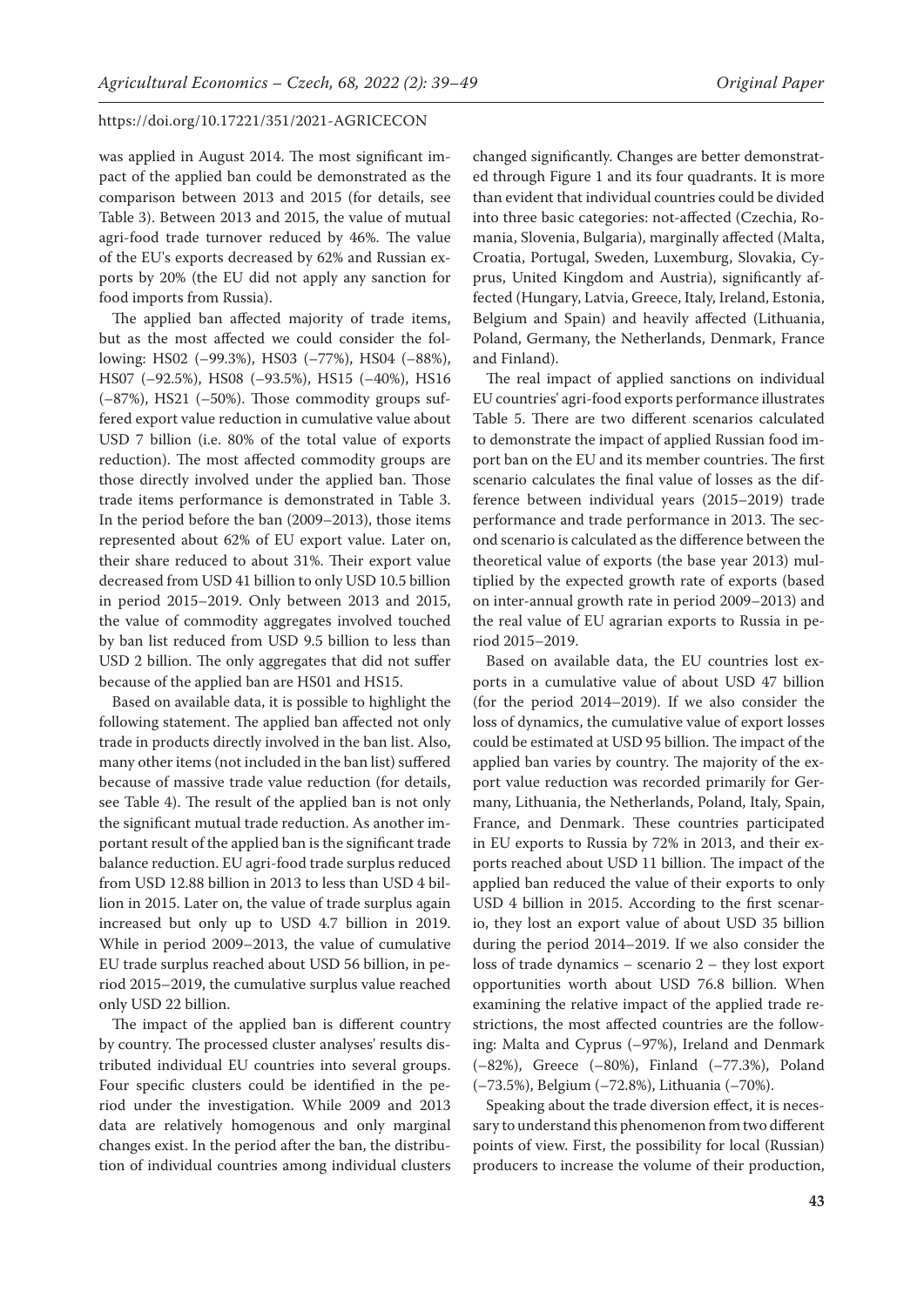

Figure 1. EU-Russian agrarian trade cluster analysis in (A) 2009, (B) 2013, (C) 2015, and (D) 2019

AT – Austria; BE – Belgium; BG – Bulgaria; HR – Croatia; CY – Republic of Cyprus; CZ – Czech Republic; DK – Denmark; EE – Estonia; FI – Finland; FR – France; DE – Germany; GR – Greece; HU – Hungary; IE – Ireland; IT – Italy; LV – Latvia; LT – Lithuania; LU – Luxembourg; MT – Malta; NL – the Netherlands; PO – Poland; PT – Portugal; RO – Romania; SK – Slovakia; Sl – Slovenia; ES – Spain; SE – Sweden; GB – Great Britain Source: UN Comtrade (2021), own processing

and to sell their production on the local market for a better price because they do not need to compete with much cheaper imports from abroad. A surplus on the production side can be confirmed; nevertheless, Russian consumers suffered due to significant growth in food prices. Based on available data, the Russian domestic food supply increased significantly. In the period 2014–2019, the Russian food supply increased well above average for some commodity groups: cereals (14.8%), meat (19.8%), sugar crops (62.2%), oil crops (76.9%) and fruit (20.4%). The majority of key food items recorded significant production growth, except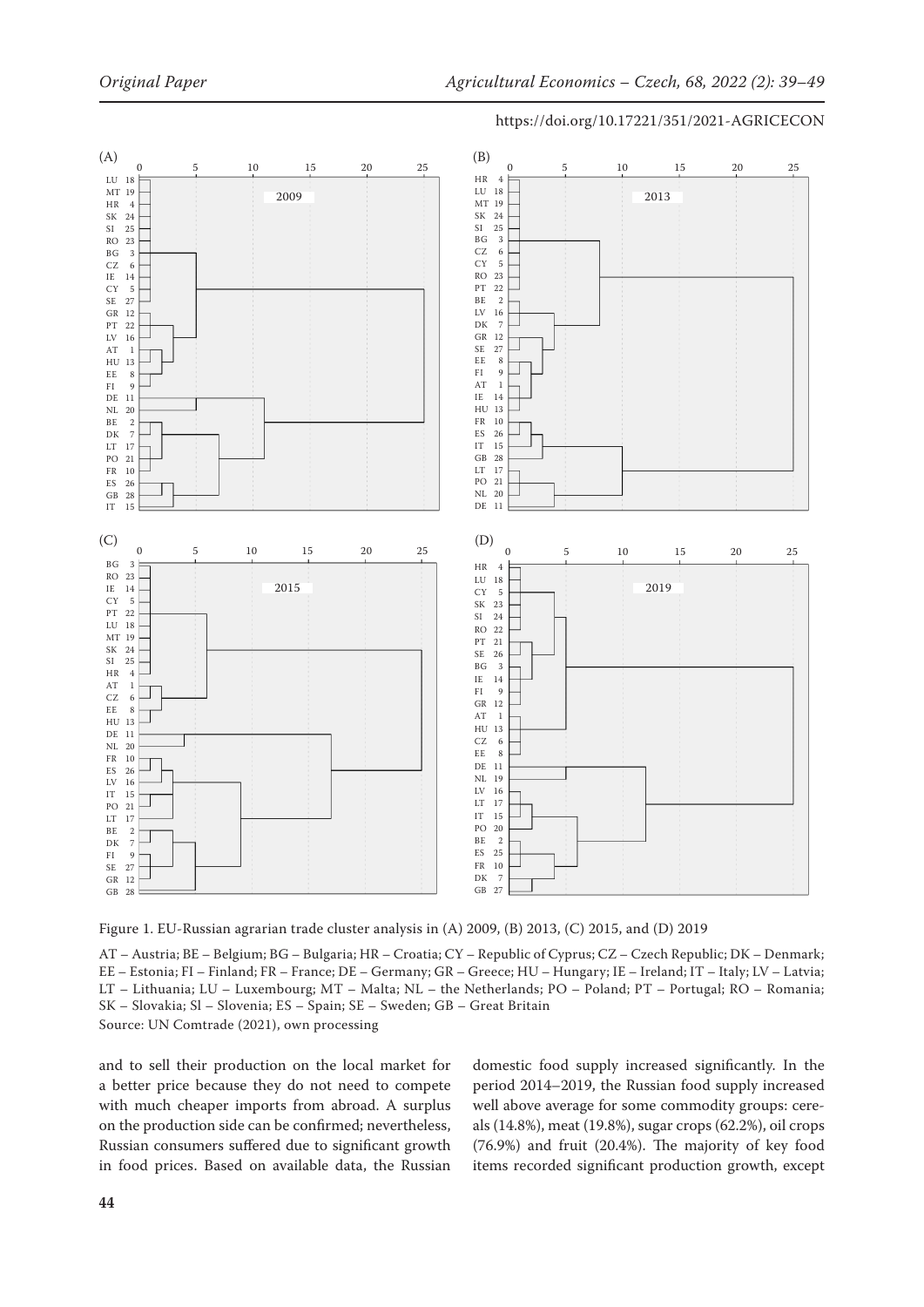| I<br>S                                                                                       |
|----------------------------------------------------------------------------------------------|
| I                                                                                            |
| C                                                                                            |
| I                                                                                            |
|                                                                                              |
| j<br>j<br>I                                                                                  |
| ;<br>;<br>l                                                                                  |
| i<br>L<br>$\frac{1}{2}$<br>ł                                                                 |
|                                                                                              |
| <b>Windows 1989</b>                                                                          |
|                                                                                              |
| i<br>J<br>١                                                                                  |
|                                                                                              |
| Ell mondon atotar                                                                            |
|                                                                                              |
|                                                                                              |
|                                                                                              |
| Ì,                                                                                           |
|                                                                                              |
| $\frac{1}{2}$<br>l                                                                           |
|                                                                                              |
| :<br>המורח הי<br>4<br>֖֖֖֖֧ׅ֖ׅ֖֖֖֧ׅ֖֧ׅ֖֧֖֧֚֚֚֚֚֚֚֚֚֚֚֚֚֚֚֚֚֚֚֚֚֚֚֚֚֚֚֚֚֚֚֚֡֝֝֝֬֝֬֝<br>l<br>j |
| I<br>١                                                                                       |
|                                                                                              |
| į                                                                                            |

|                 | $\mathsf I$<br>≺<br>Part. | Aggregations under the sanction list |                              |                 | $\,$ $\,$<br>Part B          | Aggregations not covered by the ban |                           |
|-----------------|---------------------------|--------------------------------------|------------------------------|-----------------|------------------------------|-------------------------------------|---------------------------|
|                 | optimist                  |                                      | pessimist                    |                 | optimist                     |                                     | pessimist                 |
| Total           | -40 569 986 635           | Total                                | 282 299 005<br>$-70$         | Total           | 651 233 159<br>$\frac{6}{1}$ | Total                               | 149<br>25 107 499         |
| Lithuania       | $-6473984376$             | Poland                               | $-18205791228$               | The Netherlands | $-1777241985$                | Latvia                              | $-7414868376$             |
| Poland          | $-6170663551$             | Lithuania                            | $-14710835235$               | Germany         | $-1043996460$                | Lithuania                           | $-7355419369$             |
| Germany         | $-4818781754$             | Ireland                              | $-11429392294$               | France          | -988 638 993                 | The Netherlands                     | $-2934571627$             |
| The Netherlands | $-3525578321$             | The Netherlands                      | 554 316 813<br>$\frac{5}{1}$ | Estonia         | $-910480154$                 | Italy                               | $-2929413524$             |
| Denmark         | $-3402170121$             | Denmark                              | $-5483500318$                | Latvia          | $-526538739$                 | France                              | $-2682330965$             |
| Spain           | $-2844441616$             | Germany                              | -5 003 111 449               | Denmark         | $-454338274$                 | Germany                             | $-2611755370$             |
| France          | $-2136426272$             | Spain                                | $-4759628143$                | Italy           | 308 593 694                  | Estonia                             | $-2291897096$             |
| Finland         | $-2113849841$             | Italy                                | 786 760 280 7                | Finland         | 306 317 931                  | Romania                             | $-1829896793$             |
| Belgium         | $-1989370535$             | Finland                              | $-326995621$                 | Lithuania       | $-292035985$                 | Denmark                             | $-1697184011$             |
| Italy           | $-1610521895$             | Greece                               | $-3042300664$                | Sweden          | $-201635176$                 | Sweden                              | $-958534098$              |
| Ireland         | $-1319288305$             | France                               | $-2457432400$                | UК              | $-145016920$                 | Hungary                             | $-624597744$              |
| Greece          | $-924248259$              | Belgium                              | 599<br>321 572<br>$-2$       | Poland          | $-77$ 176 234                | Poland                              | $-594330936$              |
| Austria         | $-817950810$              | Hungary                              | $-1566411032$                | Greece          | $-64902086$                  | Finland                             | $-563397627$              |
| Hungary         | $-705342654$              | Latvia                               | 256<br>$-1561994$            | Slovakia        | $-488832105$                 | UК                                  | $-423910820$              |
| Latvia          | $-573034136$              | Austria                              | 558<br>$-1369873$            | Bulgaria        | $-45774172$                  | Slovakia                            | $-394722761$              |
| Estonia         | $-424311323$              | Estonia                              | $-633220159$                 | Hungary         | $-21345346$                  | Portugal                            | $-273183079$              |
| UК              | $-270953948$              | Czechia                              | 564<br>$-589827$             | Luxembourg      | $-10159334$                  | Czechia                             | $-103815222$              |
| Portugal        | $-107767605$              | Portugal                             | 135<br>$-560868$             | Ireland         | $-7231627$                   | Austria                             | $-84282201$               |
| Cyprus          | $-95811112$               | ŬК                                   | 565<br>$-191683$             | Slovenia        | $-6293164$                   | Bulgaria                            | $-67799220$               |
| Croatia         | $-73490446$               | Cyprus                               | $-174909307$                 | Malta           | $-153383$                    | Greece                              | $-61361684$               |
| Slovakia        | $-66085219$               | Croatia                              | $-132437986$                 | Cyprus          | 1056185                      | Slovenia                            | $-34740515$               |
| Bulgaria        | $-41597380$               | Bulgaria                             | $-130929213$                 | Portugal        | 11673612                     | Ireland                             | $-30487695$               |
| Luxembourg      | $-34950232$               | Slovenia                             | $-121006653$                 | Belgium         | 20 962 363                   | Malta                               | $-1203454$                |
| Czechia         | $-34773288$               | Slovakia                             | $-120358842$                 | Czechia         | 41 612 558                   | Cyprus                              | 1163115                   |
| Slovenia        | $-18449154$               | Sweden                               | $-88398390$                  | Croatia         | 58 946 809                   | Spain                               | 2935015                   |
| Romania         | $-4581710$                | Romania                              | $-7726980$                   | Romania         | 74324680                     | Croatia                             | 48866852                  |
| Malta           | $-2655$                   | Malta                                | 808                          | Austria         | 162 318 949                  | Belgium                             | 209 702 042               |
| Sweden          | 28 439 883                | Luxembourg                           | $\frac{\mathbf{A}}{N}$       | Spain           | 214 573 447                  | Luxembourg                          | $\frac{\triangleleft}{N}$ |

**<sup>45</sup>**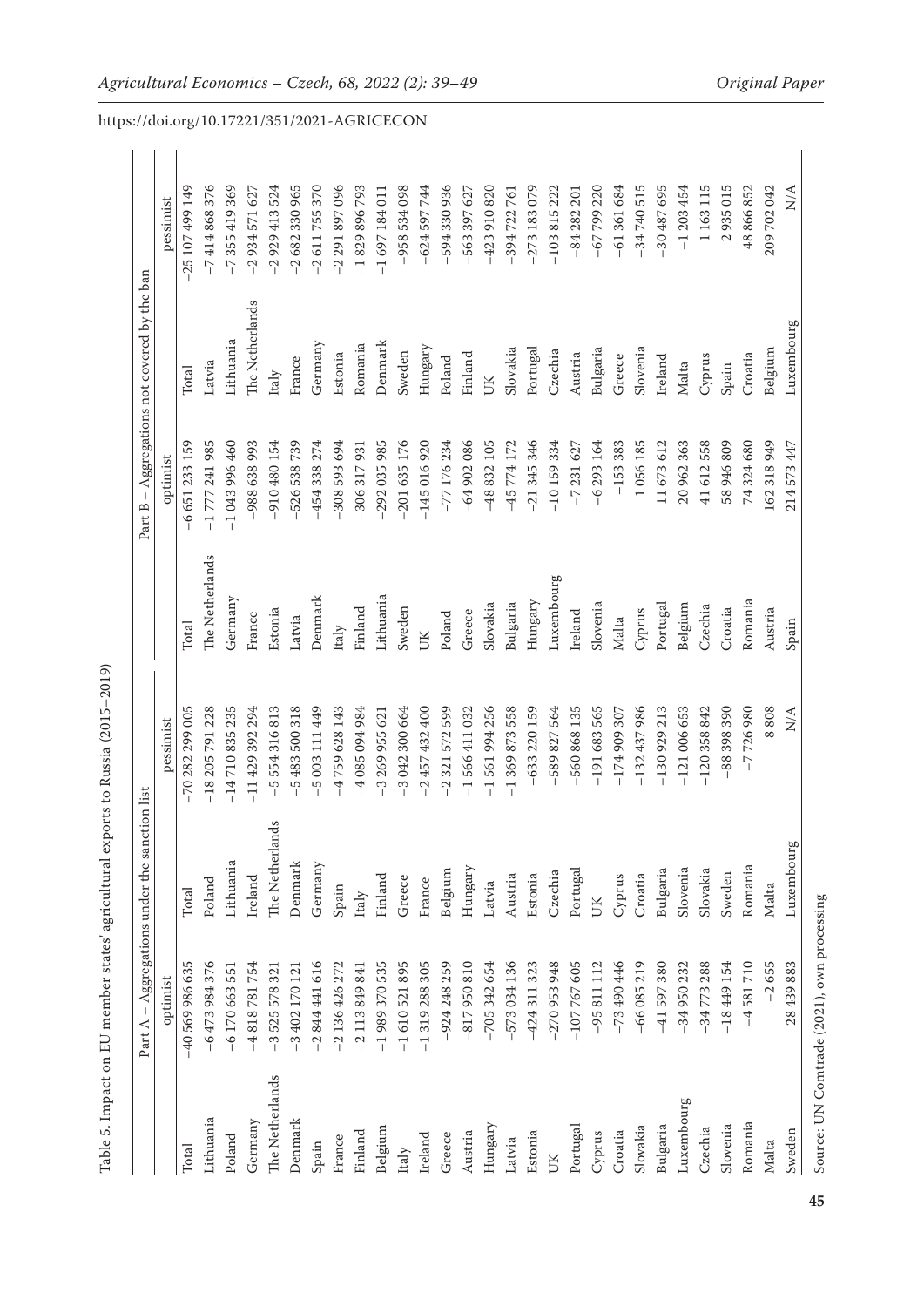

Figure 2. Russian consumer prices development Source: FAOSTAT (2021), own processing

for beef, milk, and vegetable production. In addition, food prices increased rapidly (for details, see Figure 2).

Another way to understand the impact of trade diversion is through changes in the territorial structure because the territorial structure changed significantly. It is more concentrated and more focused on trade with strategic partners. Countries considered as possible political partners, and who support Russian ambitions, secure key roles in trade activities. The impact of the applied ban can be seen mainly at the level of trade in items on the import ban list. Russian imports under the ban declined in value by USD 6.5 billion (2014–2019). The territorial structure became more concentrated, and the role of EU member countries in the TOP 20 importers was significantly reduced. On the other hand, as the EU is still an important trade partner, and as the applied sanctions are focused not only on EU countries but also on affecting the trade of some other countries, EU imports to Russia still play an important role, mainly in relation to processed foodstuff products (the full impact of the applied ban on the territorial structure of Russian agrarian imports can be seen in Table 6).

The applied ban can be understood not only as an attempt at counter-sanctions, but also as an attempt to reduce Russian dependency on food imports from Western countries and to support the growth of national production capacities and national food security/self-sufficiency through better protection of local food producers. In this case, we have to understand that the list of items under the applied import ban is nearly the same as what is mentioned in the Russian food doctrine approved by the Russian government in 2010

(USDA 2010). The doctrine establishes the following minimum production targets for the share of domestic production in the total supply of commodities (USDA 2010): grain – 95%, sugar – 80%, vegetable oil – 80%, meat and meat products (based on meat) – 85%, milk and dairy products – 90%, potatoes – 95%.

On the other hand, the applied ban covers nearly the same items as the EU agri-food products on Russia's import ban list: meat and sausages (meat of bovine animals, swine, and poultry, whether fresh, chilled or frozen); dairy products including milk, cheese/skimmed milk powder, condensed milk and some food preparations containing milk components; vegetables and fruits (except for prepared vegetables and fruits); and fish and crustaceans (European Parliament 2020).

Finally, it is necessary to understand the applied ban as an instrument of Russian foodstuff policy (with the goals of food security and food independence). It is a result of long-term development and planning, and the Crimean crisis itself can probably be understood as merely a good opportunity to apply trade sanctions, rather than as a side effect of political tensions because activities run under political sanctions are not within WTO competencies and cannot be judged by WTO authorities.

The study creates assumptions in terms of further research. Possible directions for further research include analysis of the structure and productivity of agricultural products; analysis of the surpluses and losses of producers and consumers; analysis of changes in the commodity structure of exports from the EU to Russia; and analysis of the role and importance of re-exports in trade between Russia and EU countries.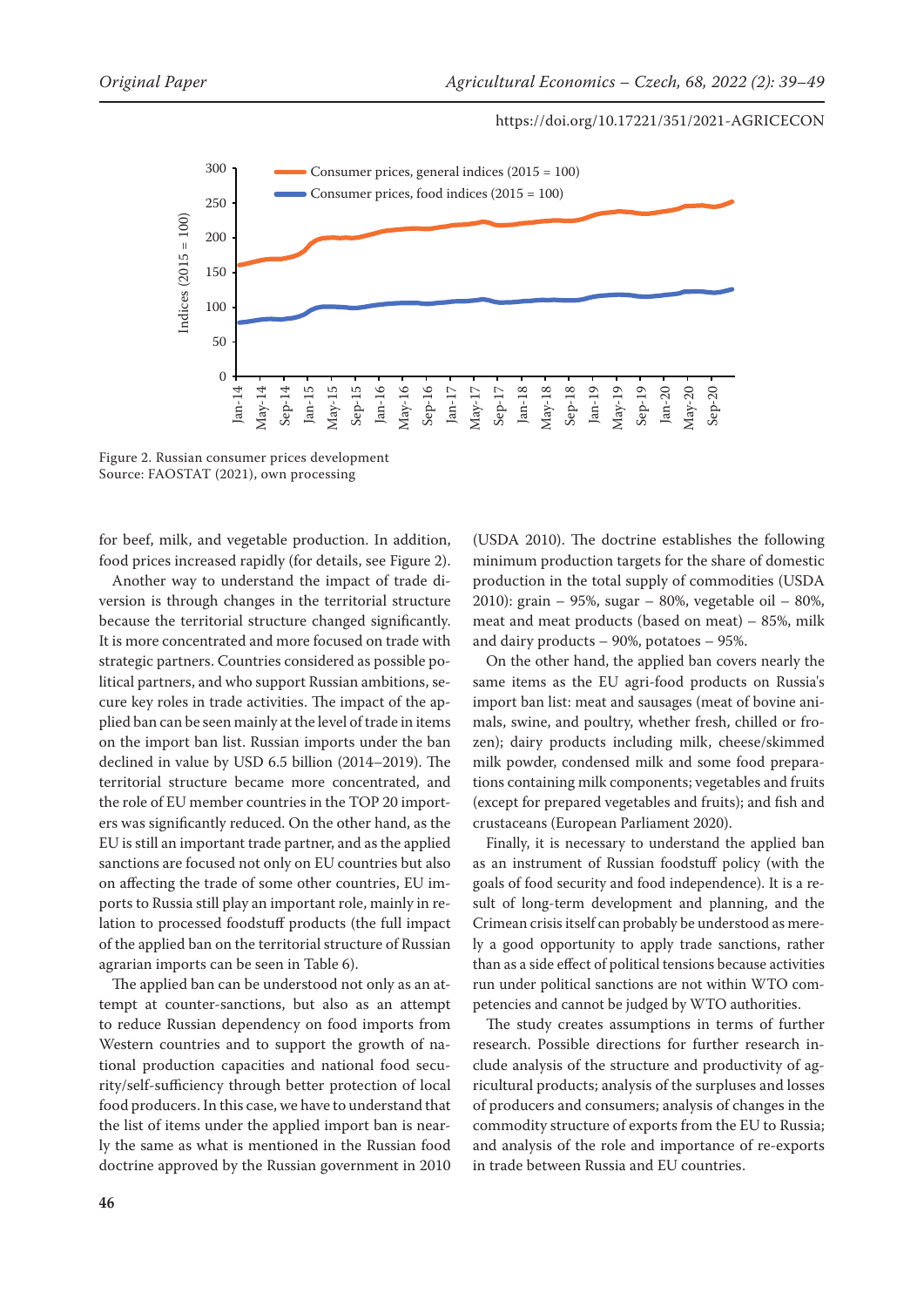|                   | Table 6. TOP 20 Russian trade import partners (agrarian imports full commodity list) (USD) |                            |                   |                |                            |
|-------------------|--------------------------------------------------------------------------------------------|----------------------------|-------------------|----------------|----------------------------|
| 2014              |                                                                                            | Share<br>in imports $(\%)$ | 2019              |                | Share<br>in imports $(\%)$ |
| World             | 39 904 990 698                                                                             | 100.00                     | World             | 29 965 221 218 | 100.00                     |
| <b>Belarus</b>    | 3750014042                                                                                 | 9.40                       | Belarus           | 4 289 058 867  | 14.31                      |
| <b>Brazil</b>     | 3 593 949 648                                                                              | 9.01                       | China             | 1725 128 455   | 5.76                       |
| China             | 1916 667 111                                                                               | 4.80                       | <b>Brazil</b>     | 1 475 860 566  | 4.93                       |
| Turkey            | 1765309093                                                                                 | 4.42                       | Germany           | 1 334 078 043  | 4.45                       |
| The Netherlands   | 1551370819                                                                                 | 3.89                       | Turkey            | 1 329 810 495  | 4.44                       |
| Germany           | 1519860087                                                                                 | 3.81                       | Ecuador           | 1 284 818 950  | 4.29                       |
| <b>USA</b>        | 1 393 861 659                                                                              | 3.49                       | Italy             | 1 080 079 602  | 3.60                       |
| Italy             | 1 300 661 805                                                                              | 3.26                       | Indonesia         | 837 677 035    | 2.80                       |
| France            | 1 290 681 672                                                                              | 3.23                       | France            | 834 767 389    | 2.79                       |
| Ecuador           | 1 240 539 348                                                                              | 3.11                       | Argentina         | 768 697 104    | 2.57                       |
| Poland            | 1 158 550 894                                                                              | 2.90                       | Chile             | 726 975 567    | 2.43                       |
| Paraguay          | 1 152 898 434                                                                              | 2.89                       | India             | 717 023 288    | 2.39                       |
| Ukraine           | 1 005 619 885                                                                              | 2.52                       | The Netherlands   | 696 805 671    | 2.33                       |
| Spain             | 959 598 291                                                                                | 2.40                       | Paraguay          | 670 618 787    | 2.24                       |
| Argentina         | 939 258 759                                                                                | 2.35                       | Azerbaijan        | 574 454 761    | 1.92                       |
| Indonesia         | 817 311 669                                                                                | 2.05                       | Spain             | 557 038 603    | 1.86                       |
| Chile             | 754 488 626                                                                                | 1.89                       | United Kingdom    | 480 816 561    | 1.60                       |
| India             | 666 662 094                                                                                | 1.67                       | Viet Nam          | 477 228 396    | 1.59                       |
| Norway            | 625 983 878                                                                                | 1.57                       | Iran              | 454 902 217    | 1.52                       |
| United Kingdom    | 564 279 206                                                                                | 1.41                       | Poland            | 452 938 528    | 1.51                       |
| TOP <sub>20</sub> | 27 967 567 020                                                                             | 70.09                      | TOP <sub>20</sub> | 20 768 778 885 | 69.31                      |

TOP 20 *−* EU members 8 345 002 774 20.91 TOP 20 *−* EU members 5 436 524 397 18.14

Source: UN Comtrade (2021), own processing

## **CONCLUSION**

Based on the results, it is possible to confirm that the application of the Russian food import ban had a significant impact on the EU countries. The Russian Federation ceased to be the key pillar of the European Union's agricultural trade expansion. The value of EU exports to Russia declined by more than 60%, and the positive trade balance also significantly declined by 60% of the value before the import ban was applied. The applied ban, already running for about six years, significantly reduced the role of the EU as a food-exporting Russian trade partner only in the period 2014–2019 (before the Covid-19 crisis). The Russian Federation reduced its dependency on EU exports, both those included under the ban and those not listed on the ban list. The value of trade in the following items, representing the core of the applied import ban, declined by the respective amounts: H3-02 (–99%), H3-03 (–81%), H3-04 (–87%), H3-07 (–95%), H3-08 (–93%), H3-16 (–90%) or HS21, and HS19 (–37% respectively –27%). On the other hand, several aggregations unaffected by the applied ban recorded a massive reduction in value, including HS10 (–55%), HS05 (–41%), HS03 (–24%) and HS22 (–22%).

The main impact of the applied ban is associated with EU exports of meat, meat products, milk, milk products, fruits, vegetables, fruit and vegetable products, and fishery production. The export reduction associated with those food items represented between 70*−*80% of the total export value reduction. Despite the Russian decision to revise the ban list in recent years, mutual trade between the EU and Russia in meat, milk, fruits and vegetables is still rather marginal. One very important feature of the applied ban is its side-effects on agri-food products not included on the ban list. The export value reduction cut trade in banned food items by about 60% (the value of non-banned food ex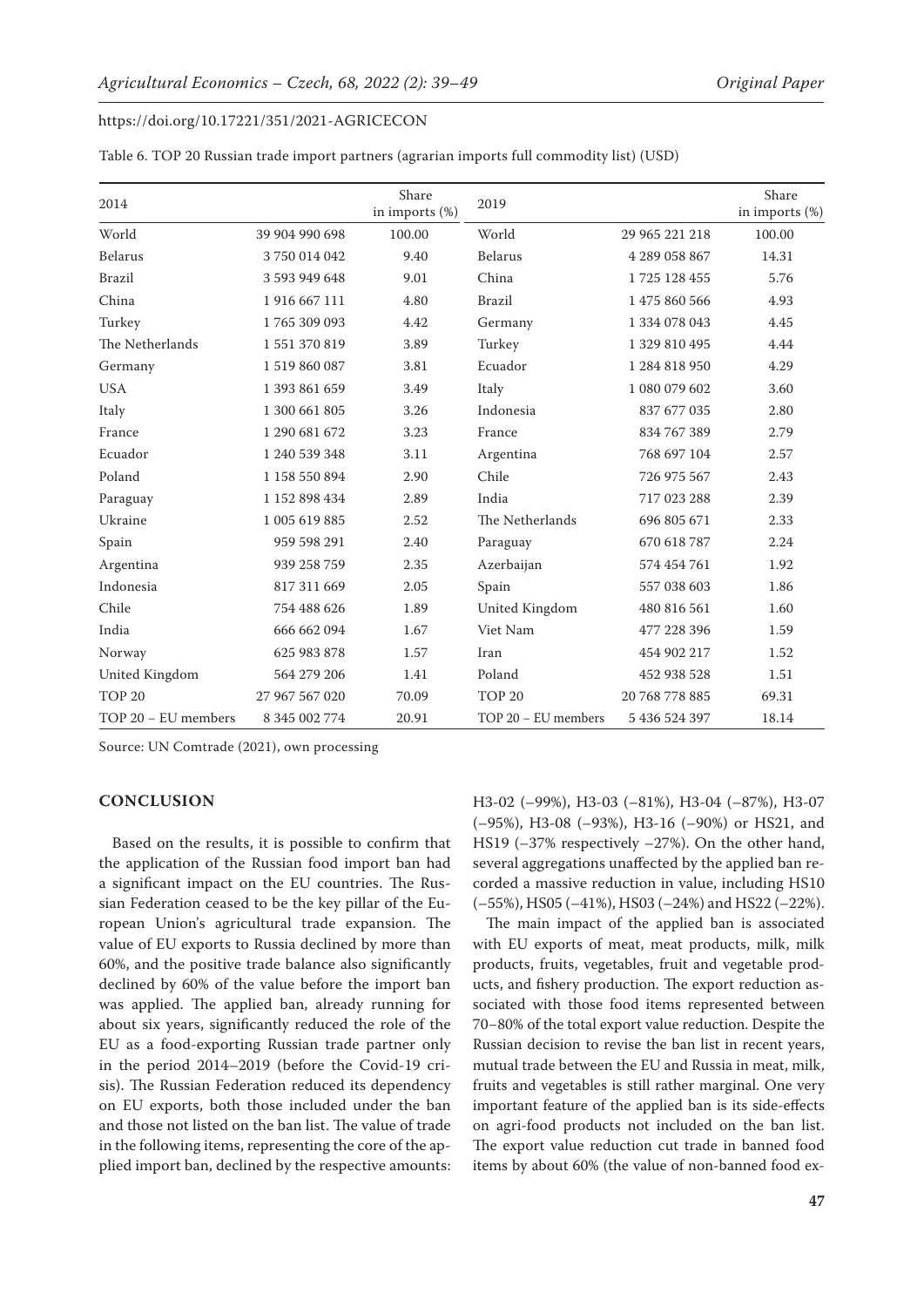ports declined by 30%). Since the applied ban was introduced, we have seen some export-value recovery, as the export of aggregations under the ban increased between 2015 and 2019 by USD 400 million (i.e. by 20%), and exports unaffected by the applied ban increased their value by USD 1 billion (i.e. by 25%).

The impact of the applied ban is significantly associated with the EU-Russian trade territorial structure. The impact of the applied ban must be understood in three dimensions. First, the impact on export value performance; second, the impact on mutual trade performance with respect to the share of Russia in the agrarian trade export activities of individual countries; and third, the loss of export value dynamics. With respect to the first criterion, the most affected are Lithuania, Poland, Germany, the Netherlands and Denmark. Speaking about the second criterion, the most affected are Poland, Lithuania, Latvia, Estonia and Finland. According to the third criterion, the most affected countries are Portugal, Slovenia, Luxembourg, Czechia, Bulgaria, Lithuania, Greece, Latvia and Poland. If we make a synthesis of the findings, the following could be highlighted: Russia's neighbours can be considered the most affected countries, with respect to both the share of Russia in their trade activities and the trade reduction value. The main losers are primarily Poland and the Baltic countries – especially Lithuania.

To conclude, we can sum up our analysis with the following statement: The applied Russian import ban affected nearly all EU countries. On the other hand, the impact of the sanctions varies by country, and while the impact for some countries is nearly negligible, for some other countries the applied ban resulted in significant problems and losses in value. The applied ban can be understood not only as an attempt at counter-sanctions but also as an attempt to reduce Russian dependency on food imports from Western countries.

# **REFERENCES**

- Ankudinov A., Ibragimov R., Lebedev O. (2017): Sanctions and the Russian stock market. Research in International Business and Finance, 40: 150–162.
- Boulanger P., Dudu H., Ferrari E., Philippidis G. (2016): Russian roulette at the trade table: A specific factors CGE analysis of an agri-food import ban. Journal of Agricultural Economics, 67: 272–291.
- Bradshaw M., Waterworth A. (2020): China's dash for gas: Local challenges and global consequences. Eurasian Geography and Economics, 3: 1–39.

#### https://doi.org/10.17221/351/2021-AGRICECON

- Charap S., Drennan J., Noël P. (2017): Russia and China: A new model of great-power relations. Survival, 59: 25–42.
- Chen C., Härdle W., Unwin A. (2008): Handbook of Data Visualization. Berlin, Heidelberg, Springer-Verlag: 57–71.
- Crozet M., Hinz J. (2016): Friendly Five The Trade Impact of the Russia Sanctions and Counter-sanctions. Kiel, Germany, Institute for the World Economy: 7–39.
- CZSO (2021): Foreign Trade Database. Available at http://apl. czso.cz/pll/stazo/STAZO.STAZO (accessed July 18, 2021).
- Dreger C., Kholodilin K.A., Ulbricht D. (2016): Between the hammer and the anvil: The impact of economic sanctions nad oil prices on Russian's ruble. Journal of Comparative Economics, 2: 295–308.
- Elefteriades J.A. (2016): The mystery of the *z*-score state-ofthe-art review. Aorta, 4: 124–130.
- Elliott K.A., Hufbauer G. (1999): Ineffectiveness of economic sanctions: Same song, same refrain? Economic sanctions in the 1990's. The American Economic Review, 2: 403–408.
- European Parliament (2016): The Russian Ban on Agricultural Products. Available at https://www.europarl. europa.eu/RegData/etudes/BRIE/2016/581971/EPRS\_ BRI(2016)581971\_EN.pdf (accessed Sept 1, 2021).
- FAOSTAT (2021): Food and Agriculture Data. [Dataset]. Available at https://www.fao.org/faostat/en/#data (accessed Dec 1, 2021).
- Fedoseeva S., Herrmann R. (2019): The price of sanctions: An empirical analysis of German export losses due to the Russian agricultural ban. Canadian Journal of Agricultural Economics, 4: 417–431.
- Golikova V., Kuznetsov B. (2016): Perception of risks associated with economic sanctions: The case of Russian manufacturing. Post-Soviet Affairs, 33: 49–62.
- Hufbauer G., Schott J., Elliott K.A. (2009): Economic Sanctions Reconsidered. Washington, Columbia University Press: 101–118.
- Kontsevaya S., Smutka L. (2020): Influence of Russian sanctions on agricultural trade between Russia and the European Union. Acta Universitatis Bohemiae Meridionales, 1: 13–26.
- Milligan G.W., Cooper M.C. (1988): A study of standardization of variables in cluster analysis. Journal of Classification, 5: 181–204.
- Neuenkirch M., Neumeier F. (2016): The impact of US sanctions on poverty. Journal of Development Economics, 121: 110–119.
- Shojai S., Root P. (2013): Effectiveness of economic sanctions: Empirical research revisited. International Business & Economics Research Journal, 11: 1479–1490.
- Skvarciany V., Jurevičienė D., Vidžiūnaitė S. (2020): The impact of Russia's import embargo on the EU countries' exports. Economies, 3: 1–22.